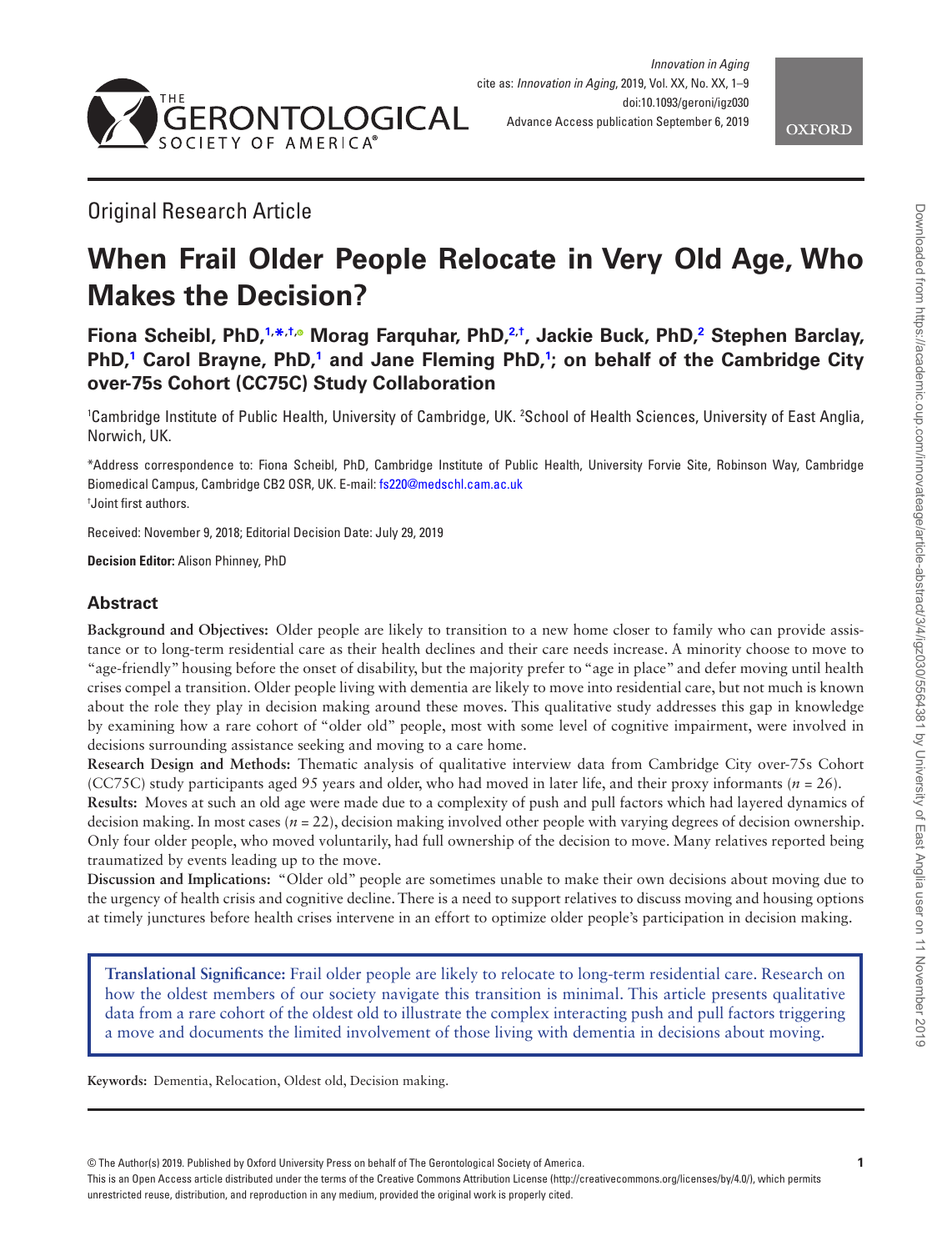The transition to a new home closer to family or to long-term residential care often becomes necessary for older people with increasing levels of frailty. Those who move closer to family pulled by their need for assistance are typically "light help seekers" with mild to moderate disability. Older people with multiple comorbidities and high dependency in instrumental activities of daily living (IADLs) are typically "heavy help seekers" and are more likely to be pushed by their increasing frailty to move into care  $(1)$  $(1)$ .

A minority of older people voluntarily move closer to family for support in anticipation of the need for assistance ([2](#page-7-1)[,3\)](#page-7-2) well ahead of a health or social care crisis when they have control over their decision to relocate  $(4,5)$  $(4,5)$  $(4,5)$  $(4,5)$ . At this point, older people can be classified as making a "positive choice" [\(5\)](#page-7-4). The vast majority of older people prefer to "age in place" for as long as possible, deferring moving until a health crisis compels it and their capacity for involvement in decision making is compromised ([1](#page-7-0)[,6](#page-7-5)).

Frail older people who have aged in place can make the decision to move into residential care voluntarily, typically in circumstances where they can view it as a "rational alternative," justifying the move as an altruistic act that will protect their informal carers from the burden of their increased dependency [\(5](#page-7-4)). However, more often the decision is made "with others," or even "by others," with some evidence of older people's views and preferences being overridden and moves being organized without consent [\(5,](#page-7-4)7–9). Relatives and health and social care professionals are usually involved in such decision making  $(5,10-12)$  $(5,10-12)$  $(5,10-12)$  and exert more power when the older person needs help with basic activities of daily living (BADLs) and IADLs (13–15). Informal carers' goals in these circumstances prioritize safety and security, while the older person may well strive to maintain their autonomy [\(16\)](#page-8-0). Ultimately, decision making around moving in later life involves compromise and conflict [\(17](#page-8-1)), moral persuasion [\(18\)](#page-8-2), and judgments about potential gains and losses ([1,](#page-7-0)[7](#page-7-6)).

The likelihood of moving involuntarily increases with age and those aged 80 years or older are identified at high risk  $(3,19)$  $(3,19)$  $(3,19)$ . Moves within this age bracket are driven by the push and pull of major life events (eg, serious injury from a fall, hospitalization, or death of spouse or informal carer) that threaten functional competence [\(3,](#page-7-2)[20](#page-8-4)[,21](#page-8-5)). When chronic disability or illness overwhelms the ability of family and others to provide sufficient care, "institutional pressure" arises for the older person to move into a residential or nursing home  $(22,23)$  $(22,23)$ . In these situations, there is a high risk that the decision to move is a "fait accompli" or a "discredited option," where the older person agrees to a move under the false assumption that it can be reversed, which is used to secure their compliance  $(5)$  $(5)$ .

As they are often excluded from interview studies, less is known about how older people living with dementia are involved in the decision to move into residential care [\(20](#page-8-4)). This paper addresses this gap in the literature and aims to

deepen our understanding of how "light" and "heavy" help seekers living with variable levels of cognitive disability are involved in decisions when making voluntary and involuntary "assistance seeking" and "residential care moves." To achieve this objective, we analyze qualitative interview data collected in a representative UK-based longitudinal study of aging when the surviving cohort, then aged 95 years and older, were facing various push and pull pressures to relocate.

#### **Design and Methods**

# Qualitative Interviews in a Longitudinal Cohort Study of Aging

At Year 21 (2006–2007), surviving participants of the Cambridge City over-75s Cohort study [\(http://www. cc75c.](http://www. cc75c.group.cam.ac.uk/) [group.cam.ac.uk/](http://www. cc75c.group.cam.ac.uk/)) were invited to take part in an additional qualitative interview to explore the lived experience of aging that the main survey questionnaire was unable to record. The overarching aim of the qualitative study was to explore "what it is like to be so old." A secondary aim was to learn more about transitions in care and relocation in very old age (topic-guide: [http://www.cc75c.group.cam.](http://www.cc75c.group.cam.ac.uk/documentation/additional-data-collection-formats/) [ac.uk/documentation/additional-data-collection-formats/](http://www.cc75c.group.cam.ac.uk/documentation/additional-data-collection-formats/)). Cambridge Research Ethics approval was obtained for the qualitative data collection.

#### Ethical Approval

Each CC75C study phase was approved by Cambridge Research Ethics Committee (relevant reference numbers: 06\_Q0108\_87 and 08\_H0308\_3) and participants' and proxy informants' consent was re-sought at each new survey and for the informant interviews after participants had died.

#### Purposive "Critical Case" Sample

Forty-two of 48 surviving participants took part in the qualitative interviews at Year 21. Using study archives to check address details before and after Year 21 data collection, we identified a subset of 26 "critical case" [\(24\)](#page-8-8) participants, aged 95+, who moved. Seeking out groups or settings where the phenomena of interest is likely to have taken place is a recognized strategy for purposive sampling in qualitative research  $(25)$  $(25)$ .

# Triangulation of Data by Person

Twenty of the 26 participants who relocated took part in qualitative interviews; six were too frail to speak for long periods. Twenty-two of the cohort participants who relocated had some level of cognitive impairment. In view of these communication difficulties, a key carer, normally a close relative, was interviewed as a proxy informant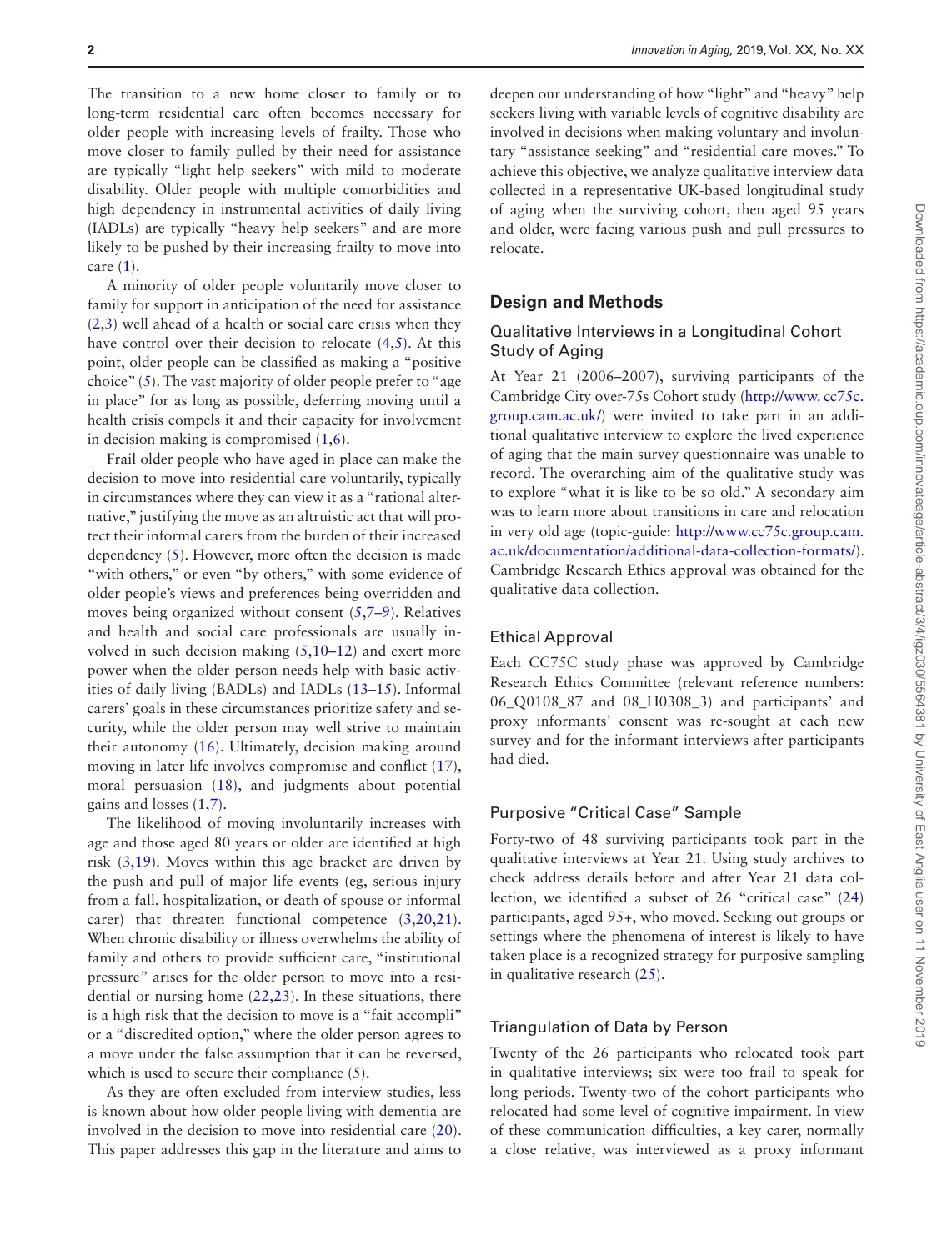using an adapted topic guide which asked them what they thought their older relative would think or feel about the topic as well as their own perspective. A total of 29 proxy interviews were completed (two proxy interviews were completed for three or the 26 participants). Twentyfive proxies were interviewed individually and four were interviewed jointly with the cohort participant. A challenge when interviewing dyads and individuals with cogitative impairment is how to retain the older person's voice so that their status as an "agent" is not obscured [\(26](#page-8-10),[27](#page-8-11)). To avoid this, the paper presents findings as emergent from either the older person's narrative or the proxy informant's. This approach increases clarity and ensures that older people's accounts are not conflated with those of their proxy informants [\(27\)](#page-8-11). A summary of the qualitative interview sources across the categories of cognitive function of participants in the cohort is presented in [Figure 1](#page-2-0).

#### Interviews and Documents

Interviews were conducted in participants' or proxies' place of residence, audio-recorded, and professionally transcribed. Interviews lasted between 1 and 1½ hours. Additional data sources available for analysis include (1) transcribed extracts from audio-recordings of main survey interviews, (2) field notes written up after interviews, and (3) emails and handwritten letters of correspondence from proxy informants. The triangulation of data by person and source adds integrity to the analysis because issues could be revisited and clarified using the technique of "member checking" ([28\)](#page-8-12).

#### Thematic Data Analysis

All data were anonymized and identifying characteristics removed. Where quotes are presented in the text below pseudonyms are used to maintain anonymity. One researcher (F.S.), trained in qualitative methods, read the anonymized



<span id="page-2-0"></span>**Figure 1.** Qualitative interviews available for analysis by categories of cognitive function (*n* = 26 aged 95–100 years old) at year 21 (2006–2007).

transcripts and developed a first-order coding framework using a constant comparative method [\(29](#page-8-13)) to identify commonalities and non-confirming cases. Codes were developed inductively from the verbatim text; for example, the code "trauma" used to code proxy interviews occurred naturally in the spoken text of eight interview transcripts. Reliability checks were carried out by a second researcher (J.F.) and discussed with the full team at monthly project meetings along with the findings of a review of the related literature. Transcripts were imported into NVivo and charted into a framework matrix under six thematic headings: (1) housing decision, (2) reason for move, (3) housing transition, (4) attitudes to moving, (5) views on life and care choices, and (6) reflections on the experience of moving. Participants' levels of cognitive and physical disability were recorded in the same thematic column as housing decision, along with any contextual data about how the decision was made from proxy interviews. Themes were compared against one another to check for saturation using a constant comparative method that mirrored the approach outlined by Constantinou and coworkers [\(30](#page-8-14)). The final analysis distinguished (1) circumstances of the move, (2) who had involvement in decision making, (3) the timing of the decision (ie, was it planned or made in response to a crisis), and (4) the older person's reflections on and experience of moving. The analysis team worked independently, in parallel and together at various steps of the analytic process.

#### Rigor

The authenticity, rigor, and quality in the collection and analysis of the CC75C qualitative data were achieved by (1) writing reflexive field notes after interview, (2) triangulating data collection by person, (3) "member checking" key events with proxy informants, and (4) application of the constant comparative method to ensure concept saturation [\(31\)](#page-8-15). The development of an audit trail of conceptual and thematic thinking and methodological decisions by the lead data analyst (F.S.) also increased rigor.

#### Socioeconomic Context

All of the participants and proxies interviewed were born in the United Kingdom and lived in Cambridge City, an urban district 50 miles northeast of London. The study samples were recruited from general practices purposively sampled to represent Cambridge's social inequalities. Life expectancy at birth is higher in Cambridge than in England as a whole, but the difference is statistically significant only for women, who are likely to live 5 years longer than men  $(32)$ . At the time of data collection, Cambridge had a relatively ethnically homogenous "white" population of approximately 119,000 persons comprising mainly non-manual and skilled manual social classes ([32](#page-8-16)).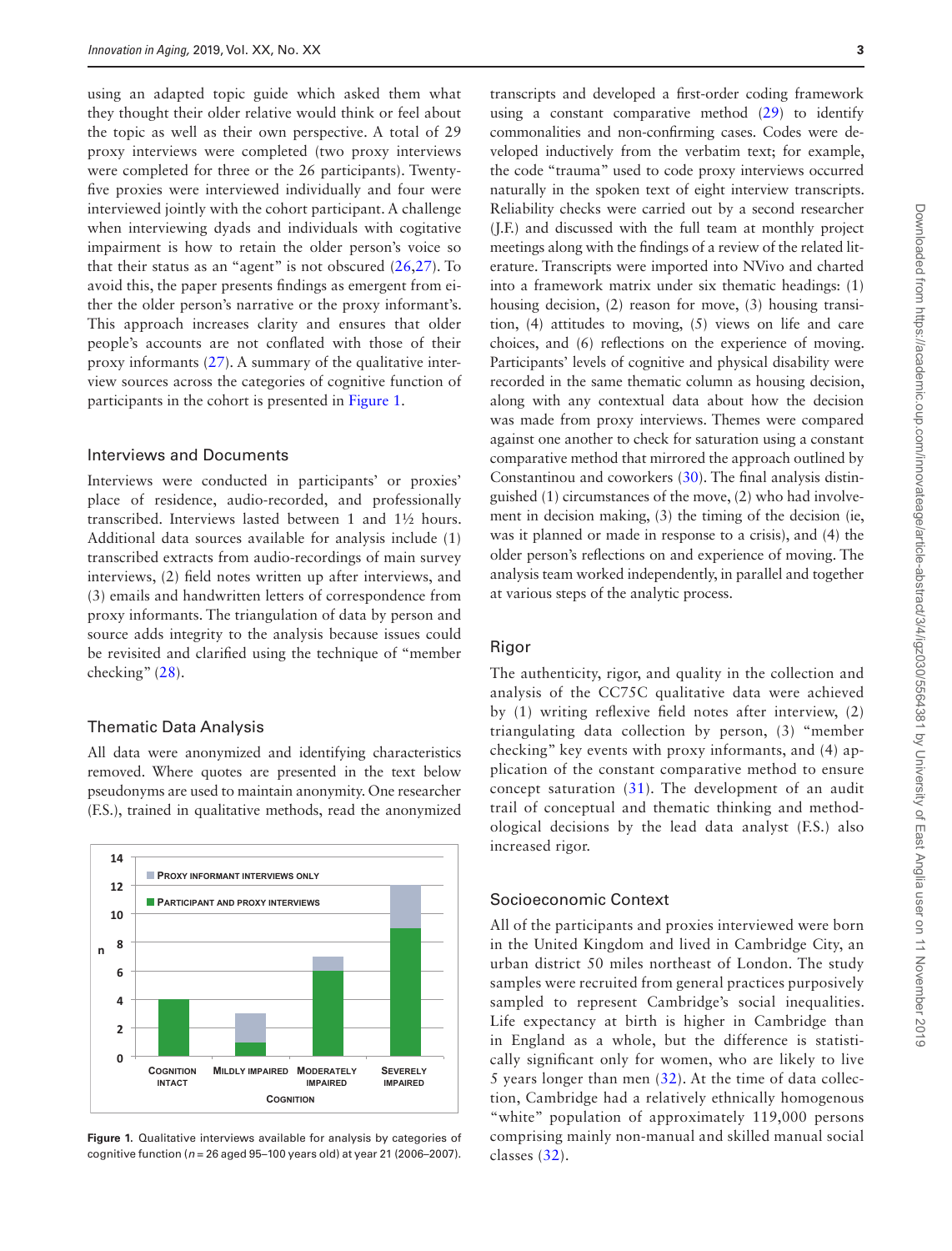# **Results**

The samples were mainly women and most  $(n = 23)$  were widowed including the only man. The median age of the sample was 97.1 years (interquartile range 96.2–98.4) and the age range was 95–101. Twenty-two (84%) had some level of cognitive impairment and 12 were severely impaired. The majority (22/85%) needed help with BADLs, two (8%) needed help only with IADLs, and three needed no help with either. Most (*n* = 18/69%) had been employed in non-manual or skilled occupations (see [Supplementary](http://academic.oup.com/innovateage/article-lookup/doi/10.1093/geroni/igz030#supplementary-data)  [Table 1](http://academic.oup.com/innovateage/article-lookup/doi/10.1093/geroni/igz030#supplementary-data) for full details of the sample  $[n = 26]$  characteristics).

The cognitive status of participants is indicated in the text after quotes by the abbreviations "SCI" denoting severe cognitive impartment, "ModCI" moderate cognitive impairment, "MCI" mild cognitive impairment, and "NCI" no cognitive impairment.

Most proxy informants were women (22/29). Proxies were daughters ( $n = 14$ ), sons ( $n = 6$ ), other relatives (three children-in-law, two nieces, and one sister), a friend, and two care home managers. The survey did not collect demographic details for proxy informants. All were in regular contact with their relative, often visiting them more than once a week.

By the time they died, all of our sample had moved to a care home except for two: one of these died in a longstay hospital ward before a nursing home place was found, and the other had moved to relatives and lived with them until almost the end of her life but died in hospital. Two others had moved to live with family members before they subsequently moved into a care home and two had initially moved to sheltered accommodation before their move into care. Three participants moved from one care home to second one before they died. All but two of the moves were at least in part prompted by health crises, often falls, leading to hospital admission, many compounded by worsening cognitive impairment. Given this context, it is not surprising that many of the proxy informants (11)

described how traumatic it was to be supporting frail older relatives through any kind of move in later life:

Rose Baker's daughter: {A week before moving} she fell from, she thinks now, from about half way up the stairs. And when I went round at sort of 9 o'clock in the morning I found her at the bottom of the stairs. […] It was, I mean, it was very traumatic. *(Woman, aged 98, IADLs, NCI, moved into sheltered housing later moves into care after hospital then to a second care home)* Flora Chamberlain's daughter: I have to [..] see if I can get a nurse to be with her while I go [home] because she's always sort of saying to me "[..], "Don't go without me." […] Yes, her phrase when she actually first went in there [the second care home] was "You've done for me." [...] and it's pretty well done for her in that now she is, you know they've been sedating her a bit. *(Woman, aged 97, IADL and BADLS, SCI, moved in with family then to a care home then moved to a second care home when the first one closed)*

Findings from the qualitative analysis are organized in two subsections to reflect the degree of voluntariness: voluntary  $(n = 7)$  and involuntary moves  $(n = 19)$ . In these subsections, data are presented to illustrate the push–pull triggers for moving, the level of ownership participants had of the decision to move, and how decision-making patterns differed by level of need. [Figure 2](#page-3-0) presents a taxonomy of the six forms of decision making we identified in the activation of voluntary and involuntary moves.

# Voluntary Moves: Into Sheltered Housing, in With Family and Into Residential Care

# **High ownership decision making**

Light help seekers made "self-motivated" decisions to downsize from homes that no longer met their needs:

| <b>HIGH OWNERSHIP</b><br><b>SHARED OWNERSHIP</b> |                                                                  |                                                                                                                                                                                | <b>CONTESTED</b>                                                                                                                       |                                                                                   | <b>NO OWNERSHIP</b>                                                                                     |
|--------------------------------------------------|------------------------------------------------------------------|--------------------------------------------------------------------------------------------------------------------------------------------------------------------------------|----------------------------------------------------------------------------------------------------------------------------------------|-----------------------------------------------------------------------------------|---------------------------------------------------------------------------------------------------------|
| Self-Motivated                                   | <b>Agreed</b>                                                    | <b>Negotiated</b>                                                                                                                                                              | <b>Protracted</b>                                                                                                                      | <b>Dependent</b>                                                                  | <b>Imposed</b>                                                                                          |
| Moves where<br>older person<br>plans ahead       | Moves in with<br>family or into<br>care home<br>closer to family | Moves into care<br>where family<br>suggest the<br>move, the older<br>person is initially<br>hesitant but<br>comes to see a<br>benefit for all<br>family not just<br>themselves | Moves into care<br>involvina<br>resistance on<br>the part of the<br>older person and<br>moral pressure<br>from family or<br>neighbours | Moves into<br>care where<br>older person<br>lacks capacity<br>to make<br>decision | Moves into<br>care where<br>family<br>makes the<br>decision<br>without<br>consulting<br>older<br>person |

<span id="page-3-0"></span>**Figure 2.** Taxonomy of the oldest olds involvement in decision making in voluntary and involuntary moves identified in the CC75C qualitative data.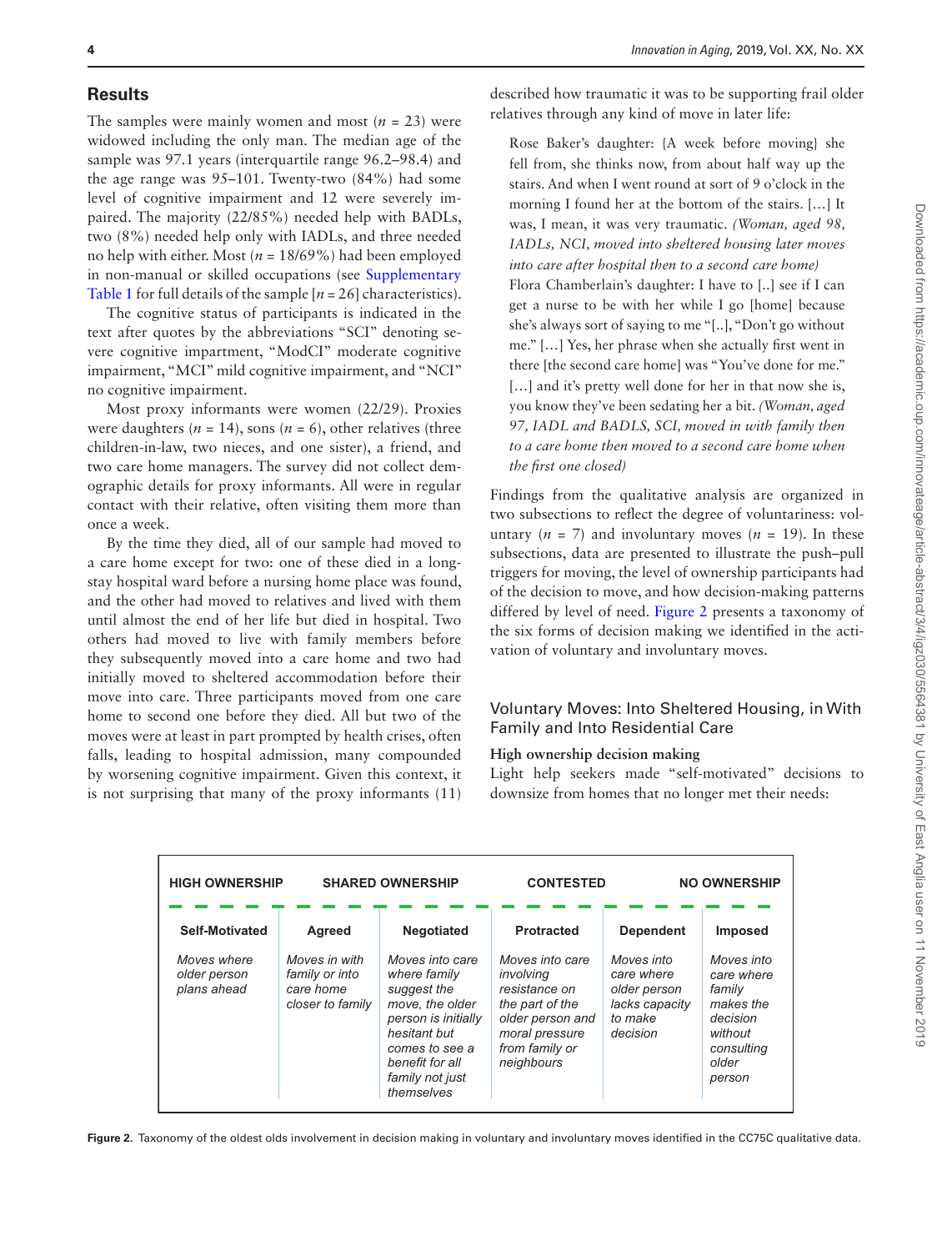Rose Baker: When I put my name down for here it wasn't all that long… I should have moved years ago. I could have come here, I think, before.

Interviewer: You mean you were beginning to feel it was a bit difficult in your house?

Rose Baker: Well, …all the windows, three bedrooms, stairs… (*Woman, aged 98, IADLs disability, NCI, moved into sheltered housing, later moves into care after hospital, then to a second care home*)

However, triangulation of data showed that light help seekers' "self-motivated" decisions would likely not go ahead if they violated carer safety concerns. For example, Rose Baker had a fall the day before she moved which meant that her daughter took the final responsibility for deciding if the move should go ahead:

Rose Baker's daughter: We had to make a decision as to whether to carry on with the move or not. But the flat that she's moved into is all on the same level and if she'd stayed where she was, you know, the bathroom's upstairs, the kitchen's downstairs and the bedroom's upstairs, so we made the decision in the end to carry on and move her. *(Woman, aged 98, IADLs disability, NCI, moved into sheltered housing, later moved into care after hospital, then to a second care home)*

Those with increasing frailty also made "self-motivated" decisions to move in with family, but only did so when they were emotionally overwhelmed by the efforts of trying to maintain their autonomy, or by loneliness:

Charlotte Smith's daughter: Mum was [..] very ill […] we brought you [addressing her mother] back here and you [addressing her mother] couldn't get out of bed […]. And then [..] you [addressing her mother] wanted to go back [home]. And then one day we popped in on you and you were [..] sitting on the back doorstep, very sad. And you said: "I want to come and live with you." *(Woman, aged 98, IADL's only MoDCI, moved from own home in with family, and later moves into a care home)*

Stella Thatcher: Oh, I was very grateful that they [family] would take me here because it was very lonely. *(Woman, aged 96, BADLS and IADLs, SCI, moved from own home in with family. No further moves)*

Family members expressed relief when their relative took ownership of the decision to move, accepting they needed more help and could no longer manage alone:

Daughter of Stella Thatcher: I was very pleased that she was the one that made the decision to... (move in with us). Yes. I mean she..., I think I told you last time, she just walked out with a carrier bag with her nightie in and said she was coming here. *(Woman, aged 96, BADLs and IADLs, SIC, moved from own home in with family. No further moves)*

#### **Shared ownership decision making**

One heavy help seeker "agreed with family" proposals for a move to residential care closer to her daughter after she had lost local support networks, but she later regretted making this decision:

Florence Potter: Well, (moving to this care home) it was a bit awkward because (my daughter) had phoned and said [..] to come to Cambridge would take about three hours, whereas [..] "If you're… [..] near me I can get to you in about twenty minutes" [..] She doesn't often come. 'Cos it was a damn silly thing I did to come here from Cambridge. [..] And so, I mean, what with losing these friends. [Pause] Yeah. I thought "Well, I might as well go and… yeah, make a do of it altogether." *(Woman, aged 98, BADLS + IADLs, SCI, moved from own home to care home closer to family, and later moves to a second care home)*

Moves among heavy help seekers who experienced falls, hospitalization, and cognitive decline sufficient to motivate "carer perceived risk" were "negotiated by family" who encouraged participants to view moving as a "rational alternative":

Patricia Miller's daughter: I went in one afternoon and she didn't really know me, and she was in quite a state, [...]... then I didn't feel that I could rely on her to do things, like I'd leave her....[…], you know, everything was there, everything was labelled, notes were left, but they weren't being followed. *(Woman, aged 100, BADLs and IADLs, SCI, moved from sheltered housing to residential care following a fall)*

Patricia Miller: Well, when I first thought about it, I wasn't particularly keen. Then I thought about it and realised, for my family's sake, to give them peace of mind. It would be the wisest thing to do 'cos they'd know that there was somebody on hand, if I needed it. And that's the way to look at it. Because it would be less worry for them. *(Woman, aged 100, BADLs and IADLs, SIC, moved from sheltered housing to care home near family following a fall)*

Some "negotiations by family" met with resistance had to be revisited at fraught hospital bedsides and were subject to scrutiny from social workers:

Daughter of Prudence Sawyer: It was our big problem (getting mother to agree to move into a care home near us). And then we were talking about it (in the hospital) and said "Well, what if you move down to Seaside Ville? We've found you somewhere in Seaside Ville. It won't be a flat." We had to make that definitely clear to her. "But would you consider it?" And she said "Yes." And the social worker said "Well, I'm gonna have to see your Mum to see that's definitely what she wants." So we went back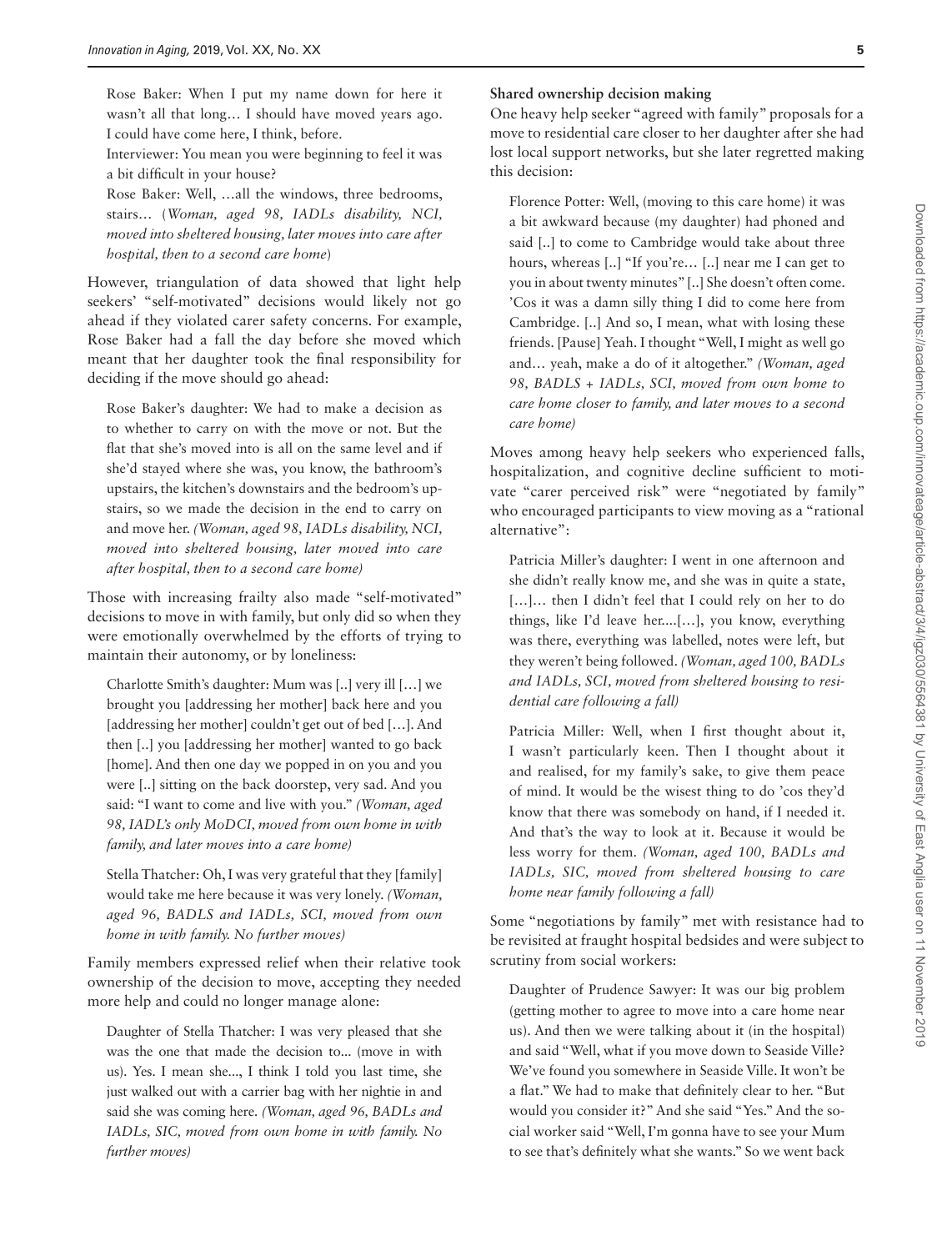into the ward and asked her the same question and she said "Yes".[…] And that was it. *(Woman, aged 97, BADLs and IADLs, SIC, moved from own home to residential care closer to family following hospitalization)*

Gaining agreement for a move into care was eased where the older person could feel a connection to the place they were moving in to, either by having had a period of respite care there or knowing a person who worked at the care home:

Primrose Turner's daughter: Very difficult (gaining agreement from mother about her move into care). And I think if my son hadn't worked at the home, he works at that home [as a chef], that perhaps we still wouldn't have got her there. After she'd been there a couple of weeks, I suppose, I said to her "I don't think you can manage in your flat now" and she said "No, perhaps I can't, I don't think I can." And she said "It's nice having the company." *(Woman, aged 100, BADLs and IADLs, SIC, moved from own home to residential care after repeated falls)*

Patricia Miller's daughter: She settled in quite well. Yes. Oh yes, no problems at all. At least she knew where she was going, and she knew a lot of the people, the staff. That's where she did her respite. *(Woman, aged 100, BADLs and IADLs, SCI, moved from own home to residential care)*

# Involuntary Moves Into Residential Care

Heavy help seekers with high levels of disability and cognitive impairment made involuntary moves directly into residential care following an injurious fall, a period of hospitalization, confusion, or incontinence:

Mary Taylor's daughter: She had a fall after Christmas, she was out and literally the wind blew her over. She broke her wrist. So of course, she was hospitalised [….] She was also getting extremely confused. Getting a bit incontinent and all sorts of things were happening. *(Woman, aged 95, BADLs and IADLs, SCI, moved from own home to residential care after fall and hospital admission)*

Margaret Butcher's daughter: Mum went into hospital following another more serious fall and subsequently into respite care and then into full-time residential care. *(Woman, aged 97, BADLs and IADLs, SCI, moved from own home to residential care as dementia worsened)*

Millicent Lorrimer's sister: I think it was Christmas Eve, she was taken ill. […] she fell out of bed, and of course then I couldn't move her [..] Anyway [..] I dialled for the ambulance and [...] well, they said that she must go to hospital and that was that. *(Woman, aged 95, BADLs*  *and IADLs, SCI, moved from own home to residential care after fall and hospital admission)*

#### **Protracted decision making**

Decision making for five participants was 'protracted' which was characterized by (1) prolonged resistance to moving on the part of the older person, (2) moral pressure from neighbors, and (3) family invoking the powers of health professionals. In the following example, neighbors called family members directly and alerted a local older people's charity helpline that the participant was found in the street in her nightclothes; her family finally requested a formal referral from an old age psychiatrist:

The (care home) has been a bone of contention, she (mother) has resisted most forcefully [..] There have been some disturbing behavioural incidents this past week or so. Several of Mum's neighbors have, as you know, been contacting Age Concern etc., [..], but recently my sister and I are having telephone calls direct. [..] Slightly critical in nature [..] They all say she needs residential care [and] is a liability to those around her [..] I am working towards a permanent placement in residential care. In case Mum is still resistant I would appreciate you *(addressing her mother's social worker*) arranging for the psychiatric geriatric consultant to visit Mum while she is in respite care. It is a shame that it has come to this, but Mum has been in a very confused state which has become much worse recently. *(Extract from a letter to social services shared with the research team by Margaret Butcher's daughter) (Woman, aged 97, BADLs and IADLs, SIC, moved into residential care as dementia worsened)*

#### **Dependent decision making**

*Dependent* decision making was observed in two cases and one of these participants (who moved into residential care following hospitalization for shock due to the sudden death of her husband) was aware of her vulnerability in the decision-making process:

Agatha Cooper: Yeah. ……They wouldn't let me go [home] to have a [shower]. Just straight out of hospital here.

Interviewer: Had you wanted to go back to your bungalow then? Or not really after your husband wasn't there?

Agatha Cooper: I don't know. I don't know. I can tell you that I was in such a daze. (*Woman, aged 98, BADLs and IADLs, ModCI, moved from own home into residential care after husband died*)

## **Imposed decision making**

*Imposed* decision making was observed in four cases, with one of these participants having a strong awareness of having their preferences overridden: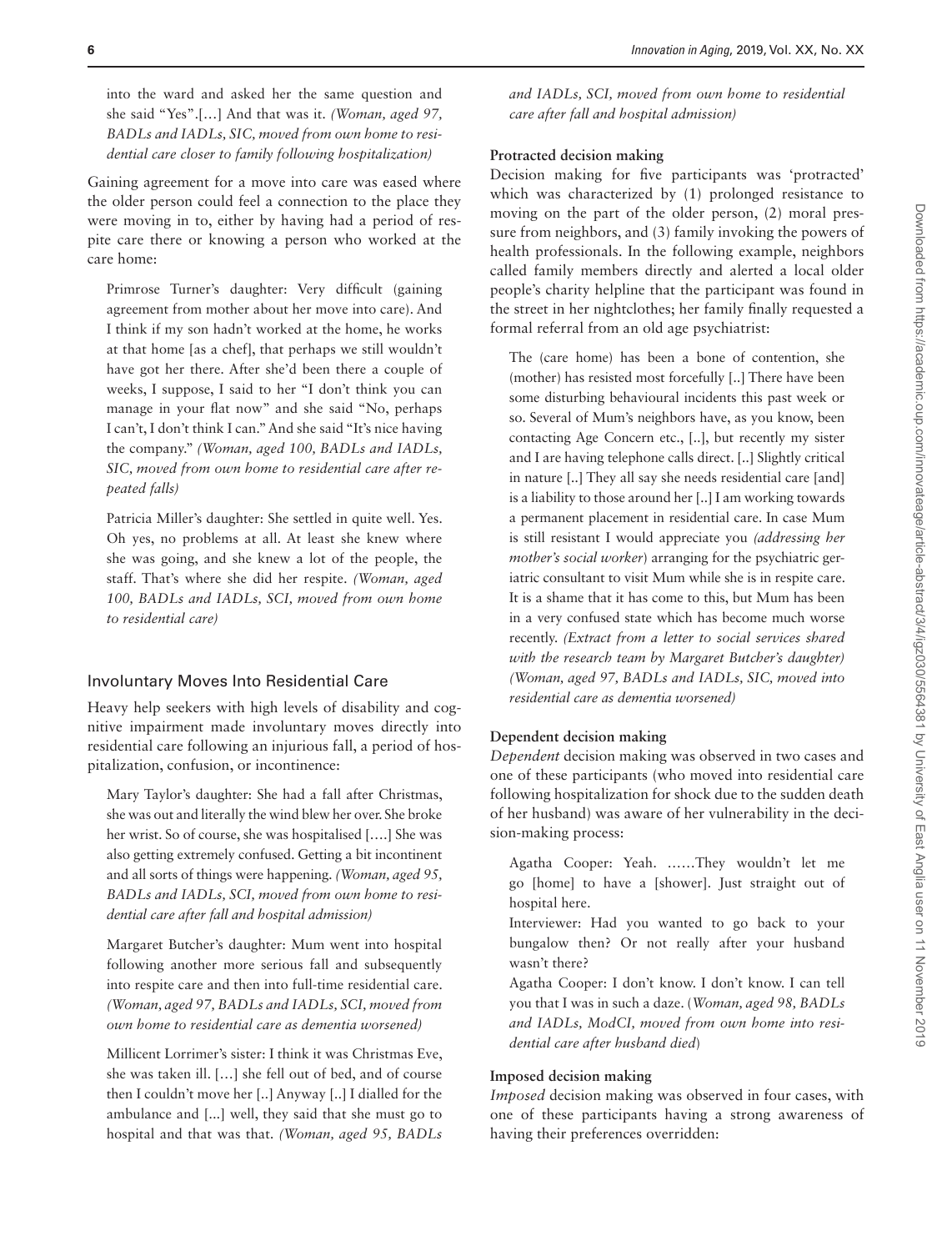Beatrice Skinner: They wouldn't let me come back here, no, they wouldn't let me go back to my bungalow, I mean. Because they were saying "Oh, you should go, Mum", [...] Perhaps they were right. But there's no getting out of it when you've made that decision. *(Woman, aged 97, BADLs and IADLs, MCI, moved into nursing home due to ill health)*

Some family members who *imposed* the decision to move onto their relatives were candid about their inability to cope with the impact of rapid cognitive decline and fecal incontinence which was a clear trigger for an *imposed decision*:

Loretta Fowler's son: She was going downhill rapidly even at that stage. And one day she came round here and she messed herself. So that was a nice little "how do you do" and after that I thought to myself "Well, I can't contend with this." I cleaned her up as best I could, but I couldn't really contend with this and that was when we decided she had to go into a home. *(Woman, aged 97, BADLs and IADLs, SIC, moved from own home into residential care after husband died and dementia had worsened)*

#### **Discussion and Implications**

Voluntary moves were observed among "light to moderate help" seekers (IADLs disability only and ModCI), seeking to downsize to smaller more manageable homes. Some "heavy help" seekers (BADLS and IADLs disability and SCI) also made voluntary moves in with family or into residential care homes closer to family. In this transition pathway, decision making ranged from "self-motivated," to "agreed with family" or "negotiated by family." In the latter form, the older person is initially hesitant about moving but decides a move will be of benefit for themselves and the family, which is broadly consistent with the concept of a "rational alternative" ([5](#page-7-4)).

Involuntary moves were observed among "heavy help seekers" (with BADLS and IADLs disability and SCI) some of whom actively resisted moving into residential care or had diminished capacity for engagement in decision making. This group correspond with Golant's ([1\)](#page-7-0) delineation of "heavy help seekers" insofar as they experienced multiple transitions [\(33](#page-8-17)) before a final move into care permanently. In this pathway, the decision to move was either "imposed by family" (unwilling to deal with incontinence, risks of further falls, burden of care), "dependant on family" (where older person lacked capacity), or "protracted/contested" as informal carer goals (for safety/security) clashed with the older person's goals (maintenance of autonomy). In the latter context, family invoked the authority of old age psychiatrists and social workers to advance the case for relocation.

Moves were typically triggered by a crisis (injurious fall, incontinence, declining mobility, cognitive decline, loss of care) and often followed a period in hospital. This

finding in our small sample is consistent with larger cohort studies showing that half of all new care home residents in the United Kingdom move in straight from hospital [\(21\)](#page-8-5) and the findings of a recent systematic review on timing of moves among those living with dementia [\(20](#page-8-4)). Incontinence and advancing cognitive impairment also prompted a transition to a care home in our sample, in line with previous research [\(9](#page-7-7)).

Our findings complement and expand upon a previous tripartite taxonomy of ownership of the decision to move as either "by self," "with others," or "by others" ([7\)](#page-7-6) and the earlier work by Nolan and coworkers [\(5](#page-7-4)) who distinguish between "positive choice," "rational alternative," "discredited option," and "fait accompli." Within the CC75C rare cohort of people aged 95–101 years, most decisions about moving were made "with others" or "by others." Informal carers who had most responsibility for CC75C participants played a dominant role in decision making, consistent with previous research examining the relationship between care giving and accruement of power (13–15[,34](#page-8-18)[,35\)](#page-8-19). This dynamic sometimes put older people at risk of making decisions, or being the subject of others' decisions about moving, that they later regretted. Our findings also add descriptive detail to the taxonomy of older movers as "light help seekers" and "heavy help seekers" ([1\)](#page-7-0). We elaborate these taxonomies by describing six processes of decision making that attempt to illustrate the nuances and complexity of decision making about moving in later life. Our taxonomy introduced the concept of "protracted" decision making where the goals of informal carers or safety or security came into conflict with the goal of autonomy for the care recipient, which is also highlighted in the care giving literature [\(16\)](#page-8-0). "Protracted" decision making involved "moral pressure" from external agents, and health professionals: a finding that is consistent with studies of downsizing where older people's decision to move "is oftentimes motivated and propelled by moral persuasion" from family and the wider community ([18\)](#page-8-2).

The likelihood that older adults are not part of the decision-making process for transitions into care has been highlighted previously ([5](#page-7-4),[10,](#page-7-8)[12](#page-7-9)[,36\)](#page-8-20). Our analysis shows that where the older person was aware of decisions being imposed they felt resentment, confirming earlier work by Nolan and coworkers [\(5\)](#page-7-4). But for others in our sample the loss of control was accepted philosophically as part of the process of aging. These differences may be associated with how the transition is managed, as well as personal reserves of resilience, and should be the subject of further research.

Our data show that older people living alone make self-motivated decisions to move to where there is more help which is consistent with previous qualitative research ([5](#page-7-4)[,7\)](#page-7-6). The main barrier to moving that we observed was a mind-set of independence and attachment to place; the main facilitator was having social connections in the new place of residence which has been highlighted in the theoretical literature as significant [\(1](#page-7-0)). Most importantly, our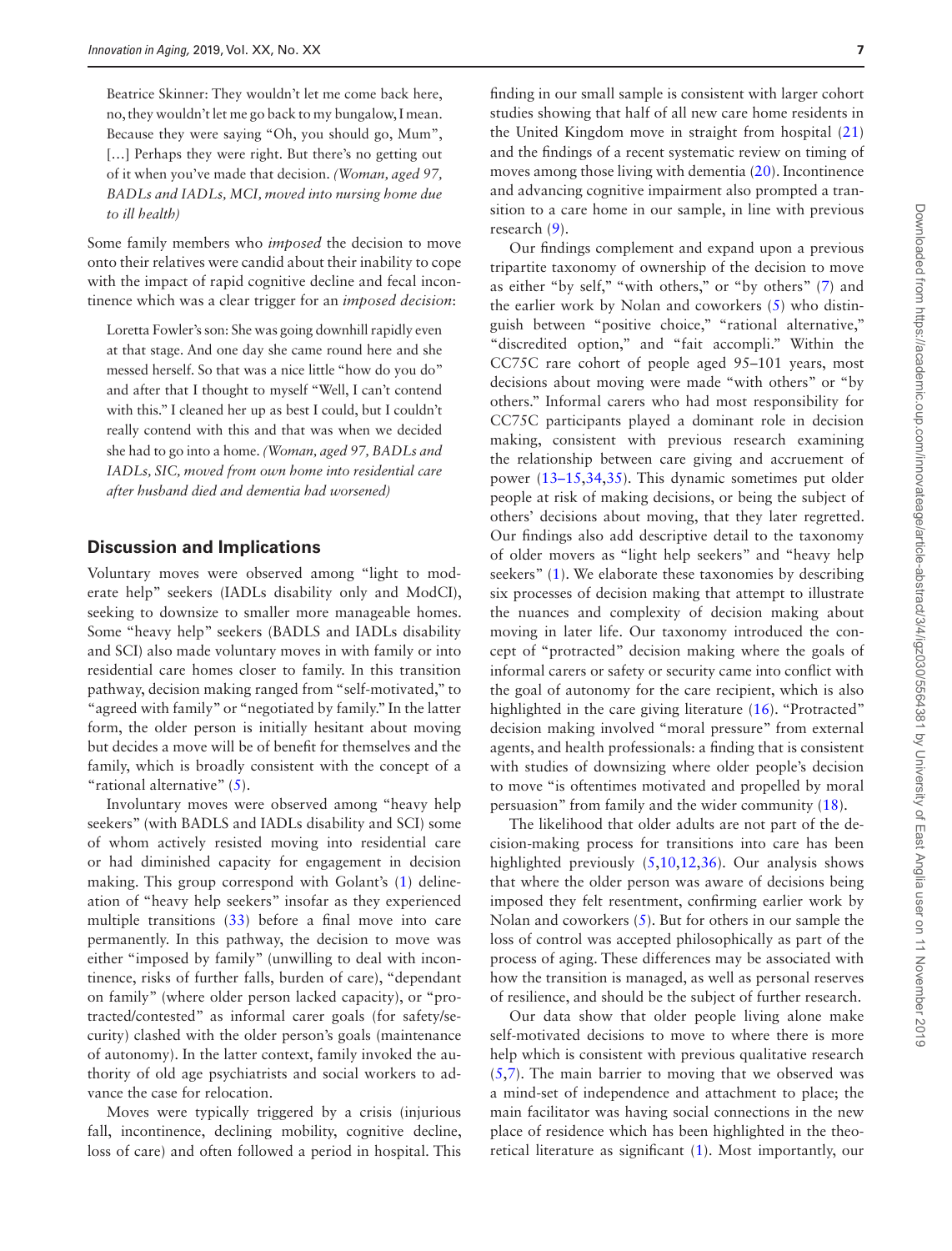data suggest that the "fait accompli," or what we term "imposed decision," has not, as Nolan and coworkers [\(5\)](#page-7-4) had hoped, become a "thing of the past" (p. 273).

## Limitations and Future Research

Our retrospective analyses is limited by the fact that the data were not triangulated by method: using observational methods to follow older people through their move experience would have allowed us to determine what effect making an unplanned move into residential care had on their well-being and explore the extent to which they could achieve "residential normalcy" ([1\)](#page-7-0). Societal awareness of dementia and the residential care landscape has changed since the CC75C data were collected and future research should aim to determine the extent to which older people, particularly those living with dementia, are supported to be involved in decision making around moving into care. More research is needed to gather the views and experience of all stakeholders involved in the decision-making process of older peoples' moves as this has not been well documented to date and would provide the basis for developing supportive interventions for both relatives and older people.

# **Supplementary Material**

Supplementary data are available at *Innovation in Aging* online. [Supplementary Table 1.](http://academic.oup.com/innovateage/article-lookup/doi/10.1093/geroni/igz030#supplementary-data) Characteristics of *n* = 26 CC75C study participants with qualitative data about moving.

# **Funding**

We thank all the past CC75C sponsors for financial support spanning the decades since the Medical Research Council enabled the first follow-up survey (see website for full list of grants: [http://www.](http://www.cc75c.group.cam.ac.uk/background/grants/) [cc75c.group.cam.ac.uk/background/grants/\)](http://www.cc75c.group.cam.ac.uk/background/grants/). A BUPA Foundation grant supported data collection and Abbeyfield Research Foundation funded analysis for this paper. A Welcome Trust Small Arts Fund for Engaging Science funded CC75C's collaboration in a theatre production, about moving into a care home, which enabled wider public engagement with the research topic. CC75C was a member study of the National Institute for Health Research-funded Collaboration for Leadership in Applied Health Research & Care (CLAHRC) for Cambridgeshire and Peterborough. No funder played any role in the study design; collection, analysis, and interpretation of data; or in writing the report or the decision to submit the article for publication. All researchers were independent from funders.

## **Acknowledgments**

The authors wish to thank particularly the Cambridge City over-75s Cohort study respondents, their families, friends, and the staff in many care homes and collaborating general practices without whose help none of this research would be possible. Many thanks also to our additional interviewers Sarah Shippey and Jenny Sparrow. The current research team gratefully acknowledge

the contributions of previous investigators, past research team members, and the helpful comments on drafts of this paper from current collaborators (for full list, see [http://www.cc75c.group.](http://www.cc75c.group.cam.ac.uk/contacts/study-personnel/)﻿) [cam.ac.uk/contacts/study-personnel/\)](http://www.cc75c.group.cam.ac.uk/contacts/study-personnel/)﻿) and the reviewers of previous versions of this paper.

# **Conflict of Interest**

None reported.

#### **References**

- <span id="page-7-0"></span>1. Golant SM. *Aging in the Right Place*. Baltimore, MD: Health Professions Press; 2015.
- <span id="page-7-1"></span>2. Litwak E, Longino Jr CF. Migration patterns among the elderly: a developmental perspective. *Gerontologist.* 1987;**27**:266–272. doi:10.1093/geront/27.3.266
- <span id="page-7-2"></span>3. Wiseman R. Why older people move: theoretical issues. *Res Aging.* 1980;**2**:141–154. doi:10.1177/016402758022003
- <span id="page-7-3"></span>4. Miller ME, Longino Jr CF, Anderson RT, James MK, Worley AS. Functional status, assistance, and the risk of a communitybased move. *Gerontologist.* 1999;**39**(**2**):187–200. doi:10.1093/ geront/39.2.187
- <span id="page-7-4"></span>5. Nolan M, Walker G, Nolan J, et al. Entry to care: positive choice or fait accompli? Developing a more proactive nursing response to the needs of older people and their carers. *J Adv Nurs.* 1996;**24(2)**:265–274. doi:10.1046/j.1365-2648.1996.01966.x
- <span id="page-7-5"></span>6. Sixsmith A, Sixsmith J. Ageing in place in the United Kingdom. *Ageing Int.* 2008;**32**(3):219–235. doi:10.1007/ s12126-008-9019-y
- <span id="page-7-6"></span>7. Chen SL, Brown JW, Mefford LC, et al. Elders' decisions to enter assisted living facilities: a grounded theory study. *J Hous Elderly.* 2008;**22**(1–2):86–103. doi:10.1080/02763890802097094
- 8. Lord K, Livingston G, Robertson S, Cooper C. How people with dementia and their families decide about moving to a care home and support their needs: development of a decision aid, a qualitative study. *BMC Geriatrics.* 2016;**16**:68. doi:10.1186/ s12877-016-0242-1
- <span id="page-7-7"></span>9. Taghizadeh Larsson A, Österholm JH. How are decisions on care services for people with dementia made and experienced? A systematic review and qualitative synthesis of recent empirical findings. *Int Psychogeriatr.* 2014;**26(11)**:1849–1862. doi:10.1017/S104161021400132X
- <span id="page-7-8"></span>10. Castle NG. Searching for and selecting a nursing facility. *Med Care Res Rev.* 2003;**60(2)**:223–247; discussion 248. doi:10.1177/1077558703060002005
- 11. Cook G, Thompson J, Reed J. Re-conceptualising the status of residents in a care home: older people wanting to 'live with care'. *Ageing Soc.* 2014;**35**(8):1587–1613. doi:10.1017/ S0144686X14000397
- <span id="page-7-9"></span>12. Gill EA, Morgan M. Older parents and adult daughters: a comparison of communication and coping during the decision to move to a care facility. *Res Aging.* 2012;**34**(6):714–737. doi:10.1177/0164027512447821
- 13. Baltes MM. *The Many Faces of Dependency in Old Age*. Cambridge, UK: Cambridge University Press; 1996.
- 14. Cicirelli VG. Caregiving decision making by older mothers and adult children: process and expected outcome. *Psychol Aging.* 2006;**21(2)**:209–221. doi:10.1037/0882-7974.21.2.209